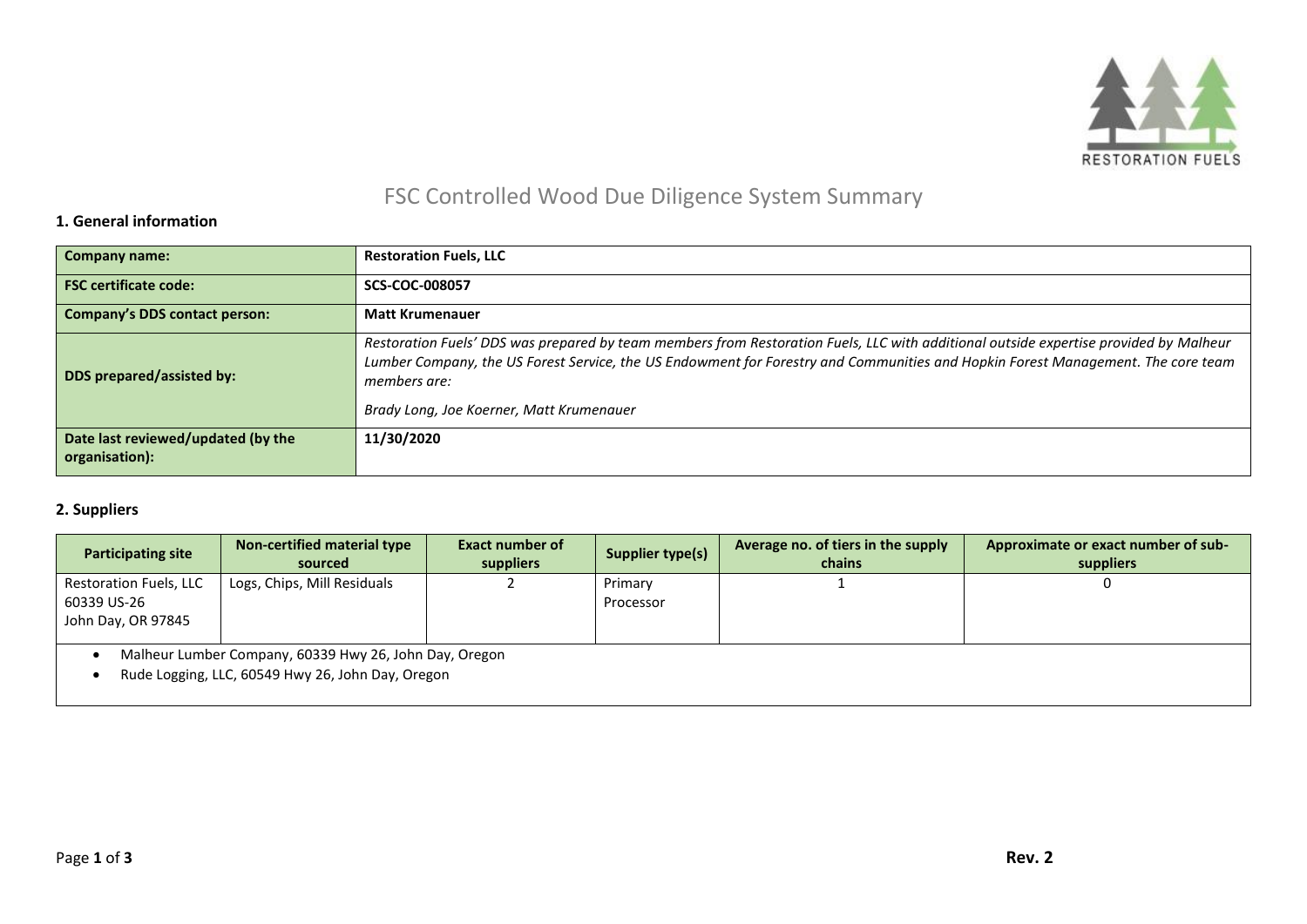# **3. Supply areas**

| Supply area  |                            |                                                                         |                                 | <b>Reference to risk</b> |                         |
|--------------|----------------------------|-------------------------------------------------------------------------|---------------------------------|--------------------------|-------------------------|
| <b>State</b> | Land                       | County                                                                  | <b>Controlled wood category</b> | assessment used          | <b>Risk designation</b> |
| Oregon       | State, Private and Federal | Baker, Crook, Gilliam, Grant, Harney, Malheur, Umatilla, and<br>Wheeler |                                 | FSC-NRA-USA V1-0         | Low risk                |
|              | State, Private and Federal | Baker, Crook, Gilliam, Grant, Harney, Malheur, Umatilla, and<br>Wheeler |                                 | FSC-NRA-USA V1-0         | Low risk                |
|              | n/a                        | n/a                                                                     | $3 - HCV1$                      | FSC-NRA-USA V1-0         | n/a                     |
|              | State, Private and Federal | Baker, Crook, Gilliam, Grant, Harney, Malheur, Umatilla, and<br>Wheeler | $3 - HCV3$                      | FSC-NRA-USA V1-0         | Specified risk          |
|              | State, Private and Federal | Baker, Crook, Gilliam, Grant, Harney, Malheur, Umatilla, and<br>Wheeler |                                 | FSC-NRA-USA V1-0         | Low risk                |

# **4. Risk assessment and mitigation**

# **4.a Risk mitigation for the origin of the material**

| <b>Controlled Wood</b><br>Category                                                                           | <b>Control Measures</b>                                                                                                                | <b>Findings from field verification</b><br>if undertaken as a control<br>measure |  |
|--------------------------------------------------------------------------------------------------------------|----------------------------------------------------------------------------------------------------------------------------------------|----------------------------------------------------------------------------------|--|
|                                                                                                              | Controlled wood category 1. Illegally harvested wood - N/A Low Risk                                                                    |                                                                                  |  |
|                                                                                                              | Controlled wood category 2. Wood harvested in violation of traditional and human rights-N/A Low Risk                                   |                                                                                  |  |
|                                                                                                              | Controlled wood category 3. Wood from forests in which high conservation values are threatened by management activities - N/A Low Risk |                                                                                  |  |
| 3.1 HCV 1                                                                                                    | While 3.1 is listed as a specified risk for the NRA, at the functional scale of Malheur Lumber Company's supply area this is           | n/a                                                                              |  |
|                                                                                                              | determined to be low risk as no material is sourced from CBA or areas of individual species concerns.                                  |                                                                                  |  |
| 3.3 HCV 3                                                                                                    | All RF Staff that have responsibilities for our FSC certification have been provided the Controlled Wood Regional Meeting              |                                                                                  |  |
|                                                                                                              | Report and have read and become familiar with the information.                                                                         |                                                                                  |  |
|                                                                                                              | RF's Procurement Policy states our commitment to sustainable forest management, affirms our commitment to FSC                          |                                                                                  |  |
|                                                                                                              | Values, and addresses the specified risks in our supply area.                                                                          |                                                                                  |  |
|                                                                                                              | RF includes our commitment to FSC and Procurement Policy as an attachment to our Biomass Purchase Agreement.<br>3.                     |                                                                                  |  |
| Controlled wood category 4. Wood from forests being converted to plantations or non-forest use               |                                                                                                                                        |                                                                                  |  |
| 4.1                                                                                                          | 1. RF will not source material from counties where there is a specified risk of conversion.                                            | n/a                                                                              |  |
| Controlled wood category 5. Wood from forests in which genetically modified trees are planted - N/A Low Risk |                                                                                                                                        |                                                                                  |  |